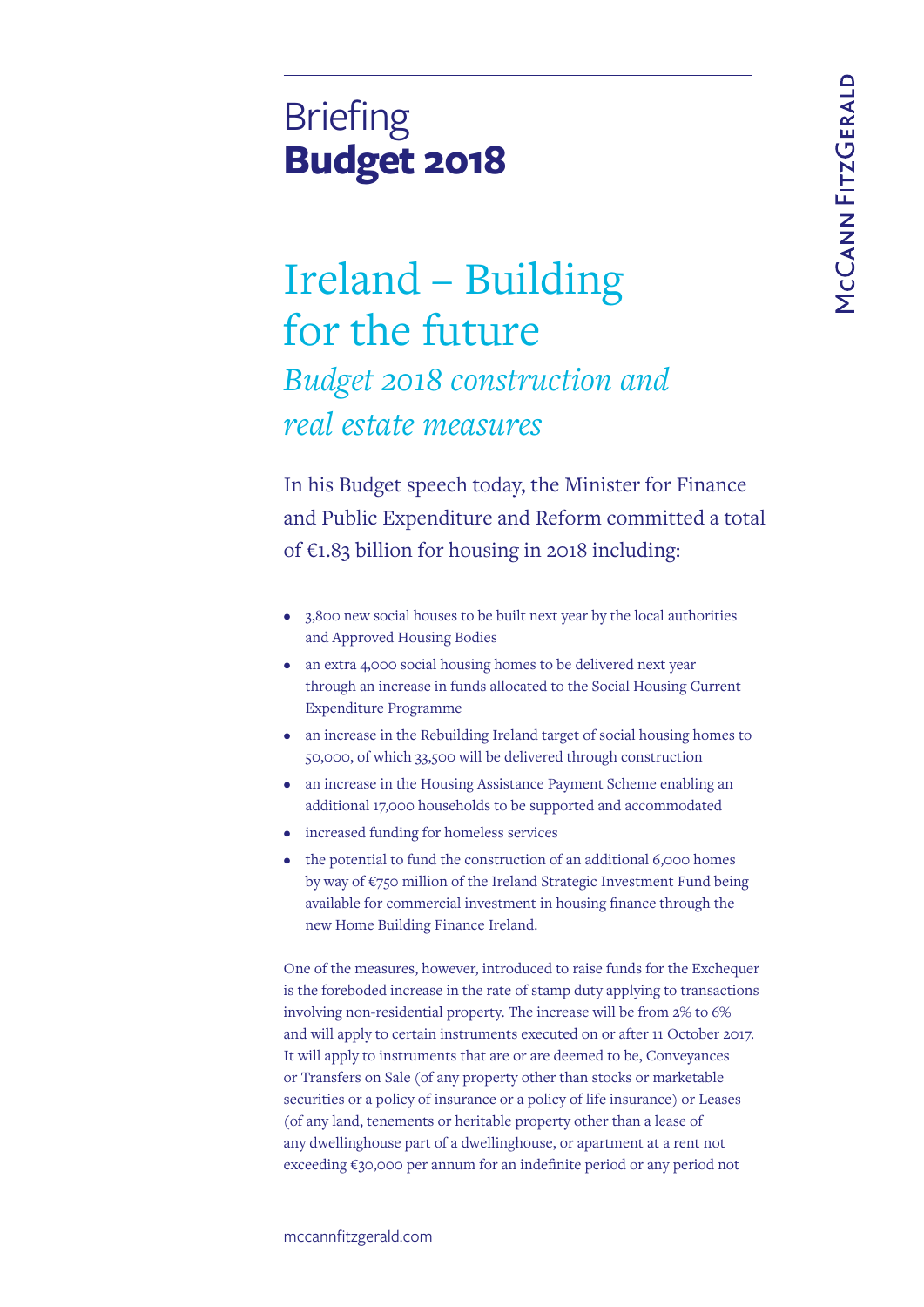exceeding 35 years), in each case, executed on or after 11 October 2017. However, so as not to adversely impact the supply of residential property, there will be a stamp duty refund scheme with respect to commercial land purchased for the development of housing, subject to certain conditions including commencement of the development within 30 months of the land purchase.

Other tax measures introduced to deal with housing supply and affordability include incentives to sell, rent and measures to deter hoarding of property including:

# **Enhancement of CGT exemption on disposal of certain land or buildings**

• The "7-year CGT relief" which allows the owner of land or buildings located in the European Economic Area, where that land or building was acquired between 7 December 2011 and 31 December 2014 at market value (or at no less than 75% of market value if acquired from a relative) to sell the assets after the seventh anniversary of its acquisition and enjoy relief from capital gains tax on any chargeable gain referable to that 7 year period will be enhanced to allow the land or building to be sold between the fourth and seventh anniversary with full exemption from capital gains tax on any gain arising.

### **Increase in Vacant Site Levy**

• The vacant site levy will increase to 7% for second and subsequent years with the 3% rate only applicable in the first year (payable on 1 January 2019 with respect to 2018). For this purpose, a vacant site is a site that has been entered on the Vacant Sites Register of the relevant local authority because it has an area in excess of 0.05 hectares and is zoned for either residential or regeneration purposes and certain other criteria are met. In the case of residential land, the site must be situated in an area in need of housing, suitable for the provision of housing and the majority of the site must be vacant or idle. In the case of regeneration land, the site, or the majority of the site must be vacant or idle and the site being vacant must have an adverse effect on existing amenities or reduce the amenity provided by existing public infrastructure and facilities.

#### **Tax deduction for pre-letting expenses**

• A new tax deduction is being introduced for pre-letting expenses of a revenue nature of up to €5,000 per property against rental income earned from that property if it has been vacant for a period of 12 months or more. There will be a clawback of the tax relief however if the property is not rented or offered for rent for a period of 4 years. The relief will be available for qualifying expenses incurred up to the end of 2021.